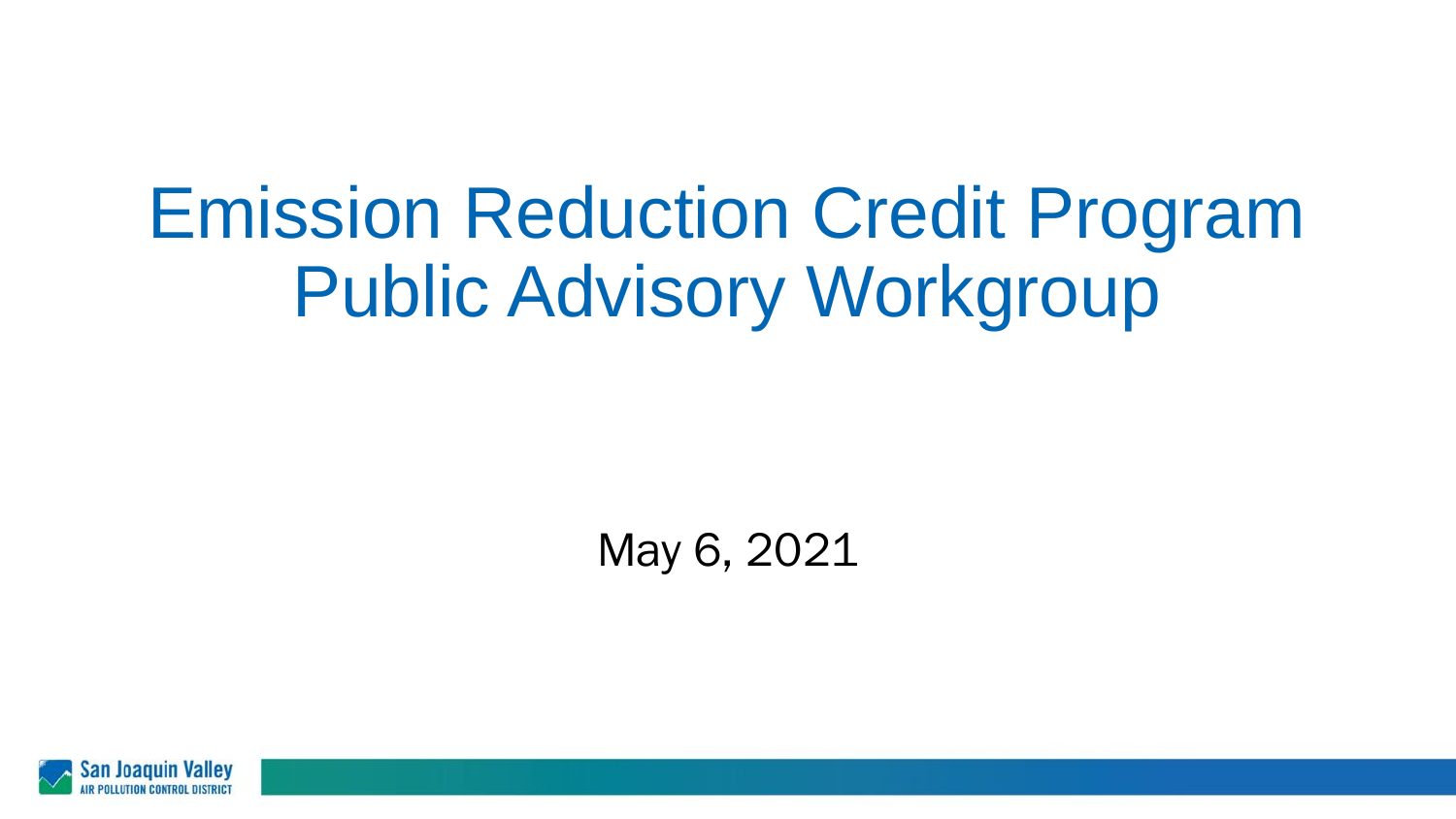



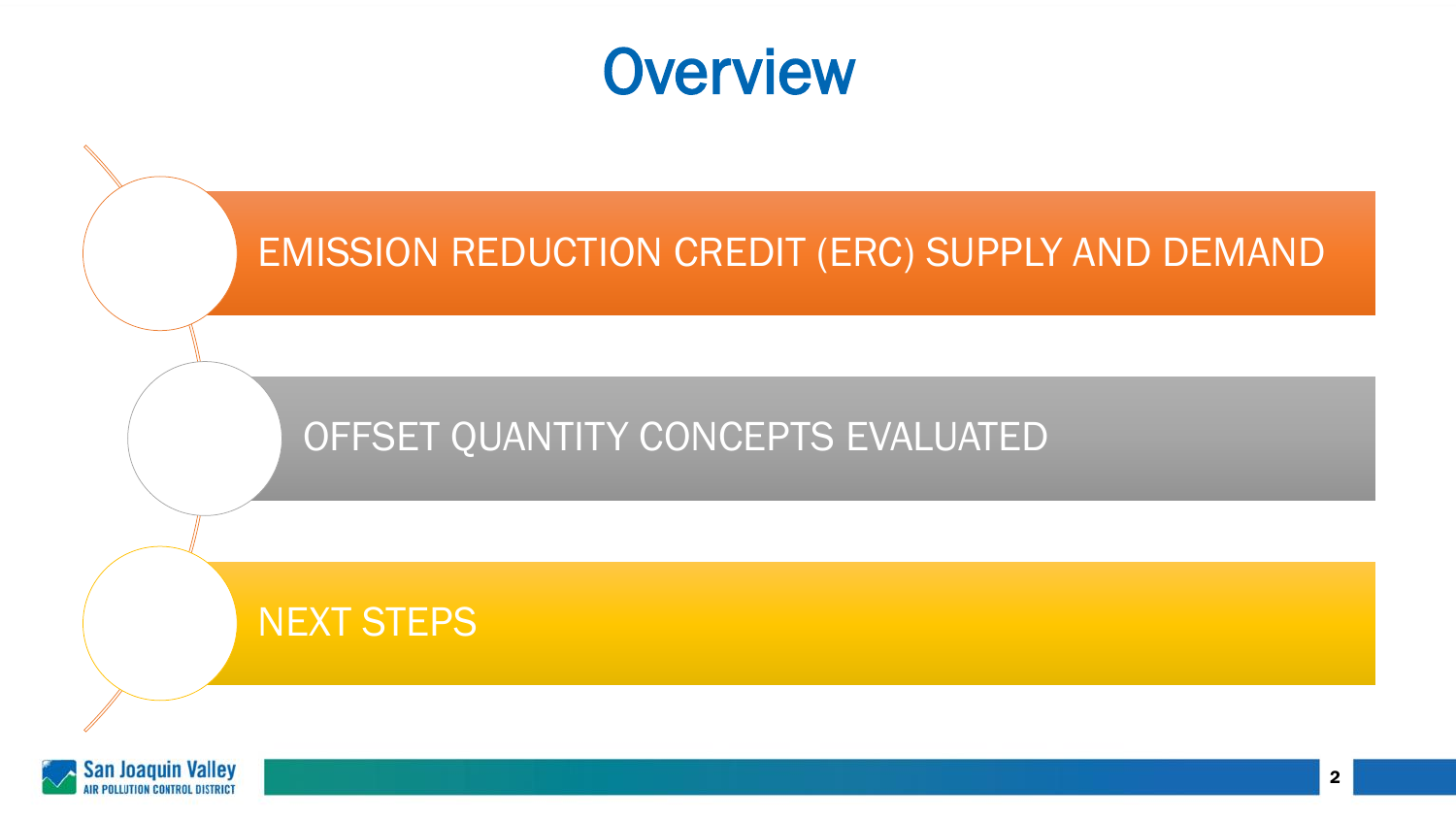# Emission Reduction Credit (ERC) Supply and Demand

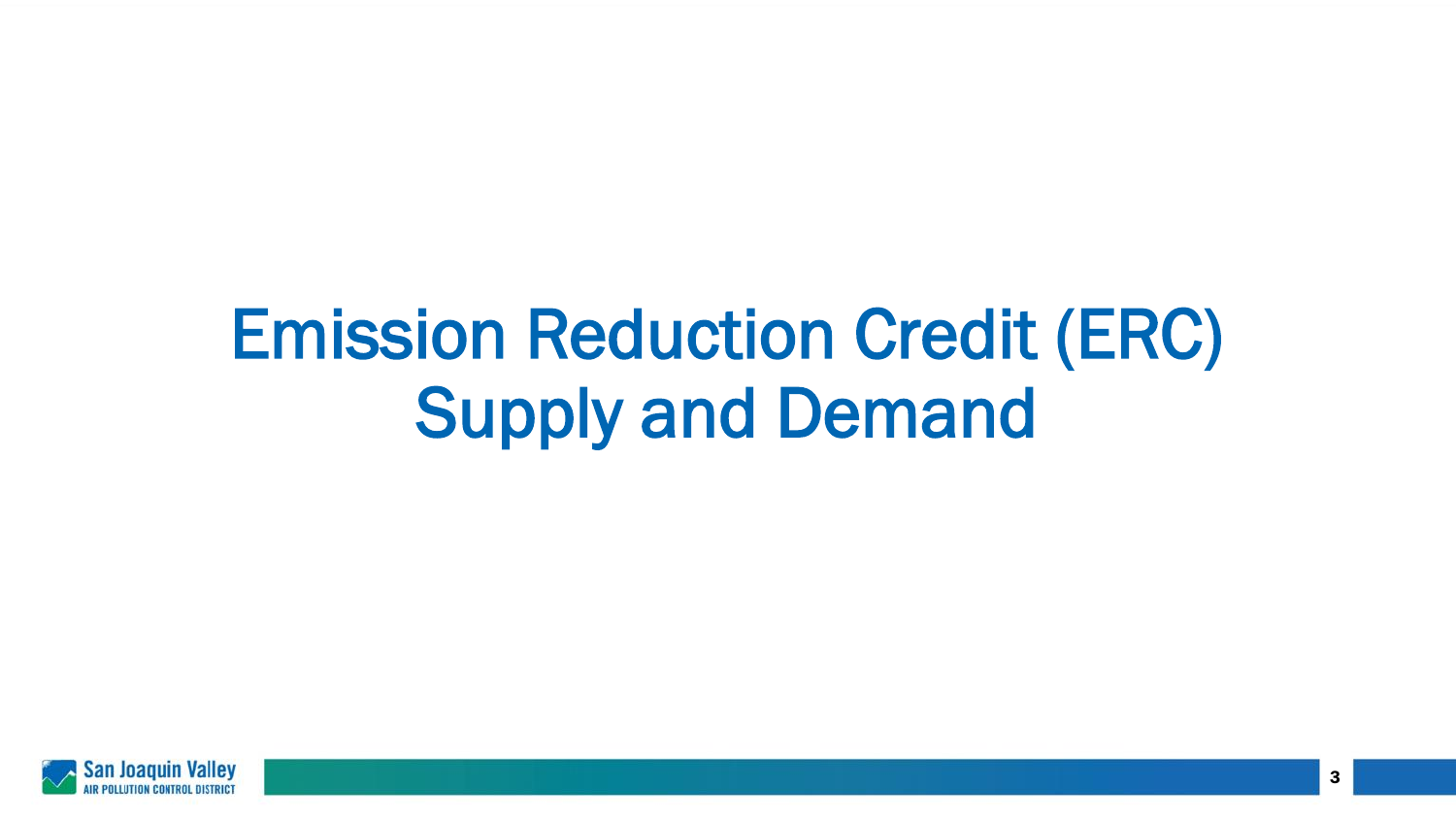# ERC Supply and Demand

- District has continued to evaluate the surplus value of the ERC Bank, the generation of ERCs, and the costs of ERCs
- Given current estimates, there are approximately 2.94 tpd of VOC (21%) and 2.42 tpd of NOx (16%) in the external ERC bank that meet federal surplus requirements
- Approximately 0.48 tpd of federal VOC offsets and 0.29 tpd for NOx have been required annually (5 year average)

–1.1 tpd VOC and 0.36 tpd NOx annual average since extreme

• Preliminary analysis projects possible future shortage of VOC and NOx ERCs

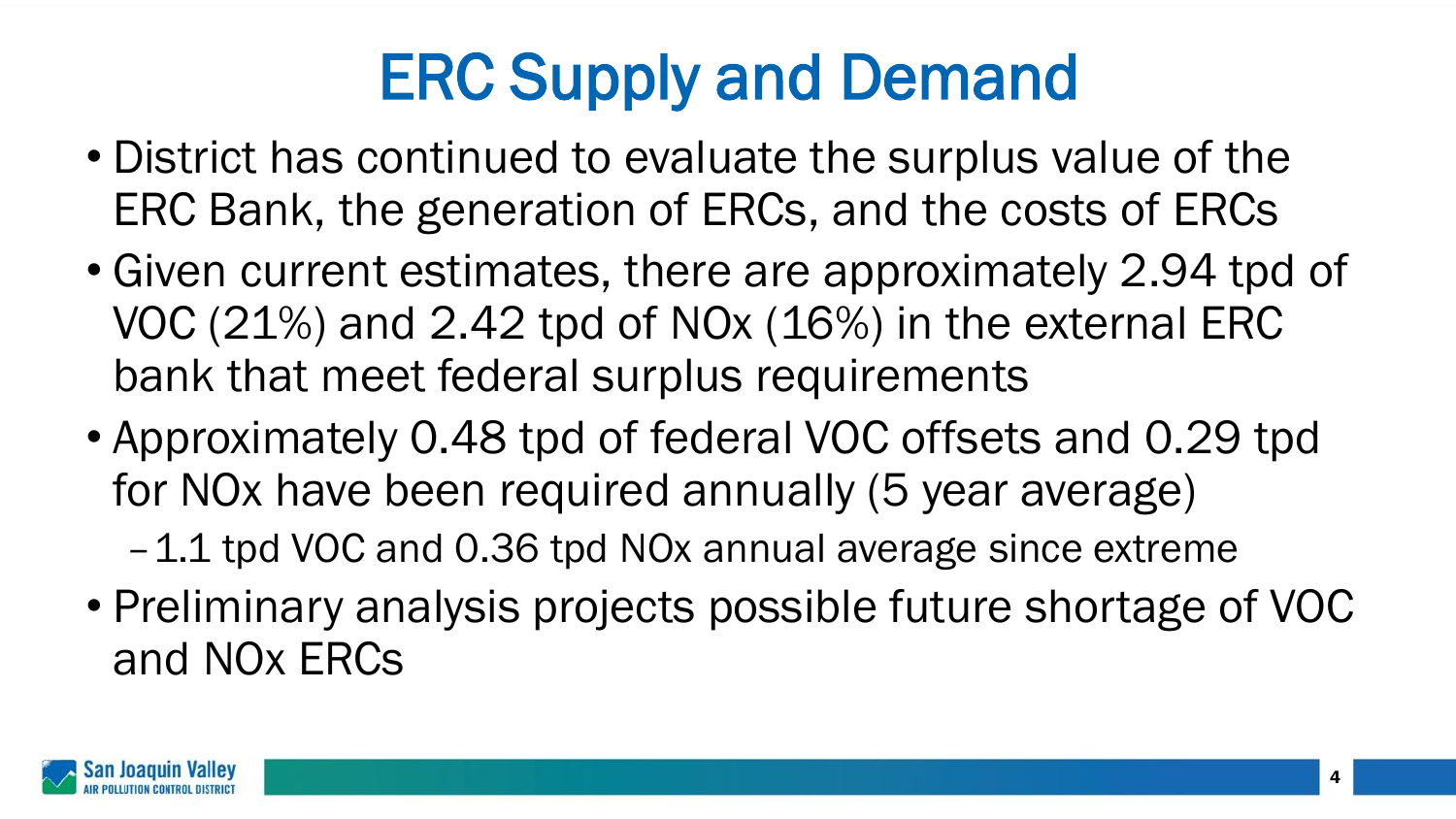#### Annual Offset Comparison - VOC

| <b>Tracking Year</b> | <b>Federal Offset</b><br><b>Obligation</b> | <b>District Offsets</b><br><b>Required</b> | <b>Test 1 Difference</b><br>$(2-3)$ |
|----------------------|--------------------------------------------|--------------------------------------------|-------------------------------------|
| 2015-2016            | 0.41                                       | 0.33                                       | $-0.08$                             |
| 2016-2017            | 1.16                                       | 0.22                                       | $-0.94$                             |
| 2017-2018            | 0.50                                       | 0.19                                       | $-0.31$                             |
| 2018-2019            | 0.19                                       | 0.11                                       | $-0.08$                             |
| 2019-2020            | 0.14                                       | 0.10                                       | $-0.04$                             |
| Average (tpd)        | 0.48                                       | 0.19                                       | $-0.29$                             |

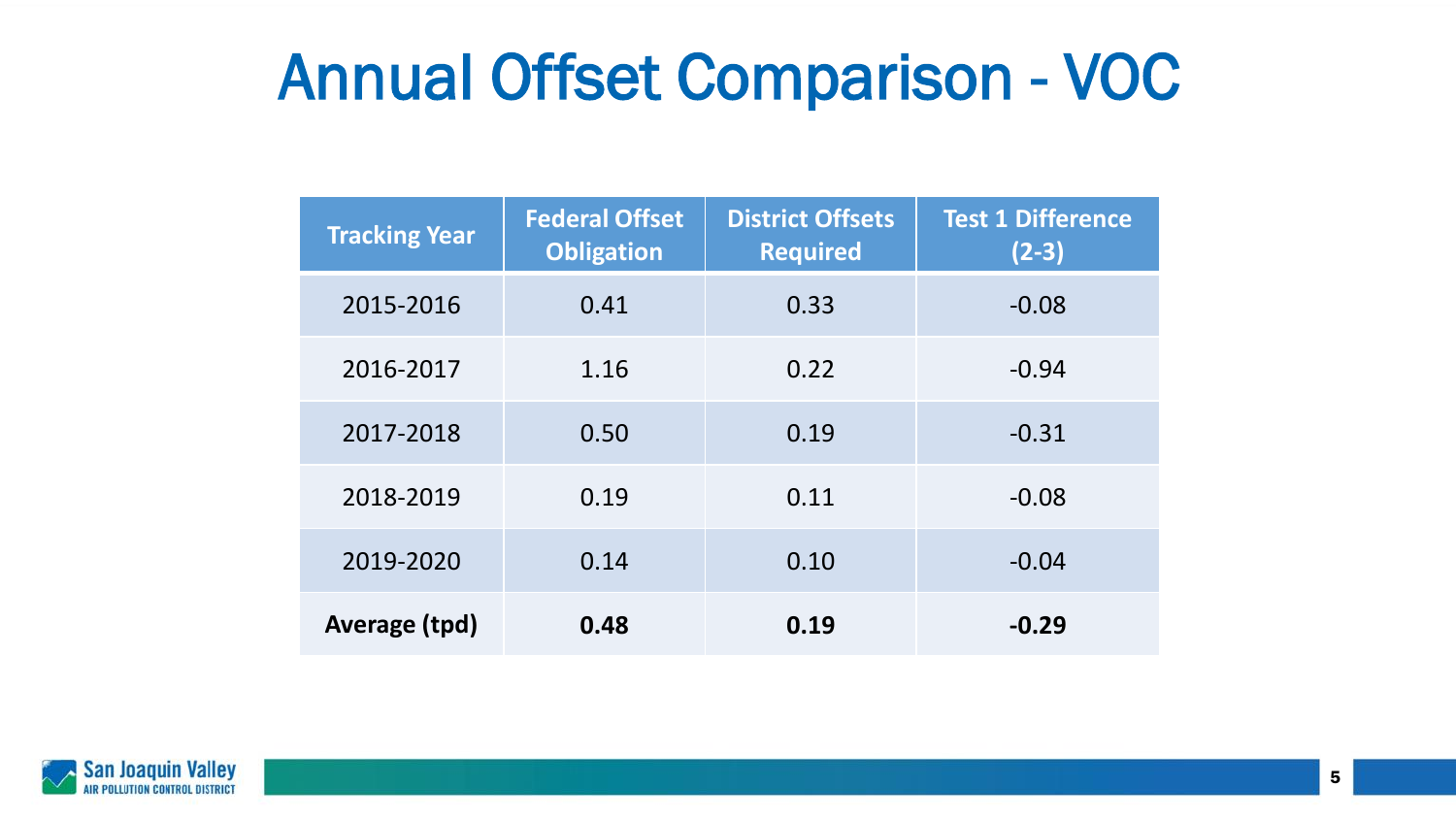#### Annual Offset Comparison - NOx

| <b>Tracking Year</b> | <b>Federal Offset</b><br><b>Obligation</b> | <b>District Offsets</b><br><b>Required</b> | <b>Test 1 Difference</b><br>$(2-3)$ |
|----------------------|--------------------------------------------|--------------------------------------------|-------------------------------------|
| 2015-2016            | 0.67                                       | 0.21                                       | $-0.46$                             |
| 2016-2017            | 0.19                                       | 0.12                                       | $-0.07$                             |
| 2017-2018            | 0.33                                       | 0.20                                       | $-0.12$                             |
| 2018-2019            | 0.22                                       | 0.22                                       | 0.00                                |
| 2019-2020            | 0.05                                       | 0.07                                       | 0.02                                |
| Average (tpd)        | 0.29                                       | 0.17                                       | $-0.12$                             |

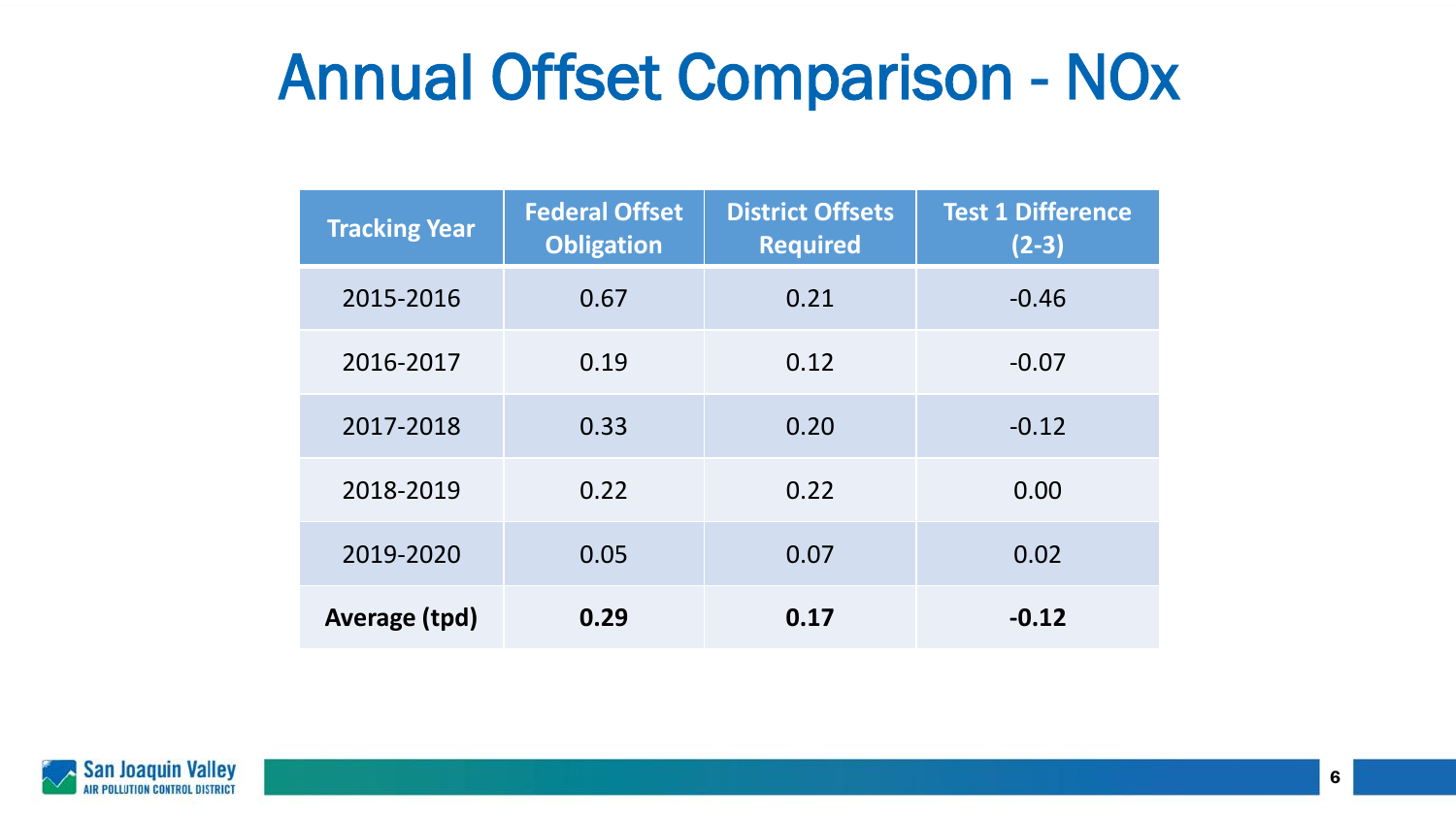### New ERCs Generated

- In 2020, only 2 projects generating:
	- –VOC: 0.00099 tpd
	- –NOx: 0.0015 tpd
	- –PM10: 0.0017 tpd
- In 2021, only 1 project generating:
	- –VOC: 0.000015 tpd
	- –NOx: 0.00019 tpd
	- –PM10: 0.0019 tpd

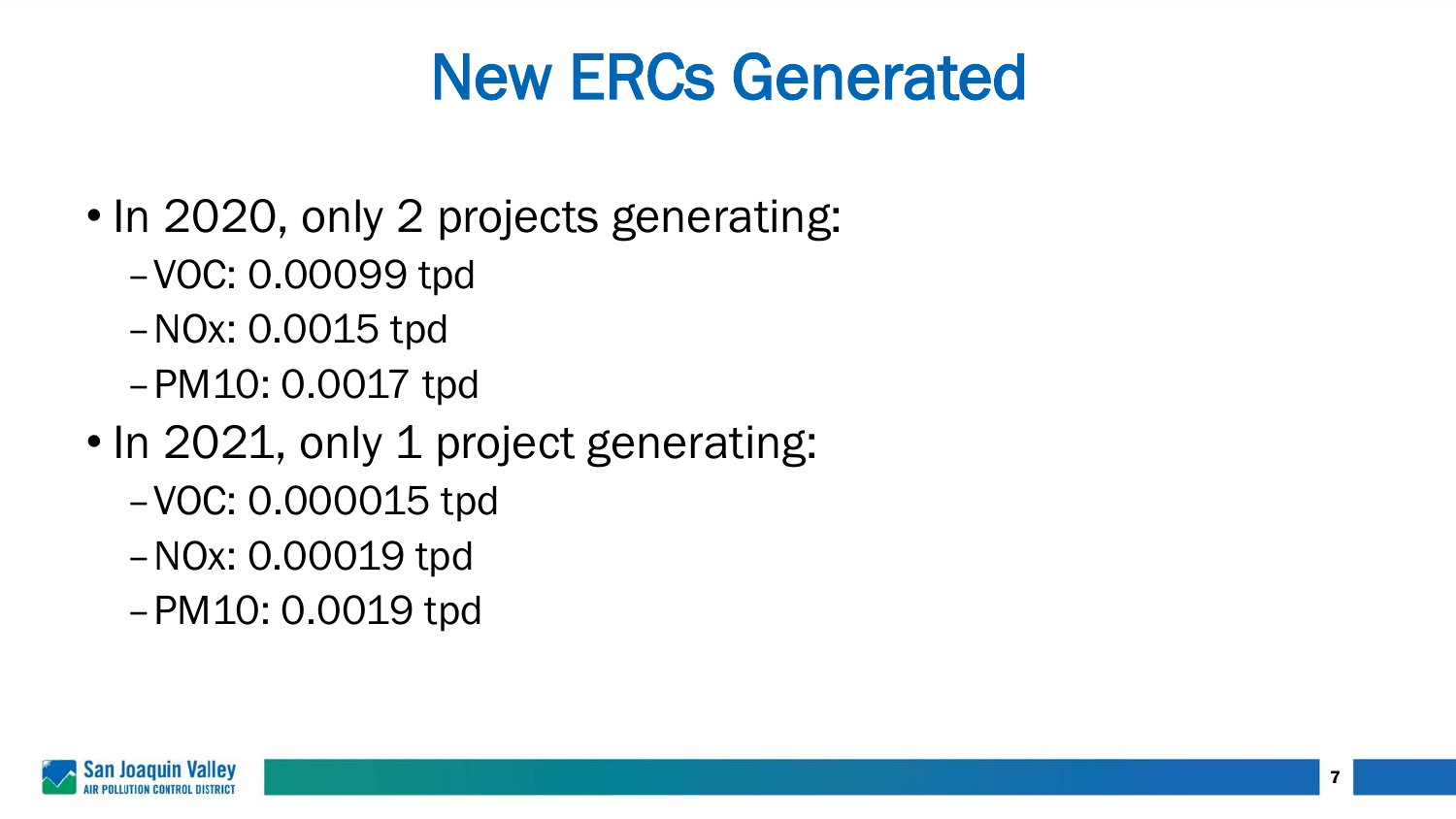### ERC Costs

- Since 2011, VOC ERCs have been sold for approximately \$4,000 - \$5,000 per ton
	- –One recent 2021 ERC transaction for surplus VOCs sold for \$28,000/ton
- NOx ERCs have been selling for \$15,000 \$20,000 per ton over the past few years
	- –Two 2021 ERC transactions for small amounts of NOx ERCs sold for \$8,000/ton
- Not yet sufficient transactions to forecast future surplus ERC costs

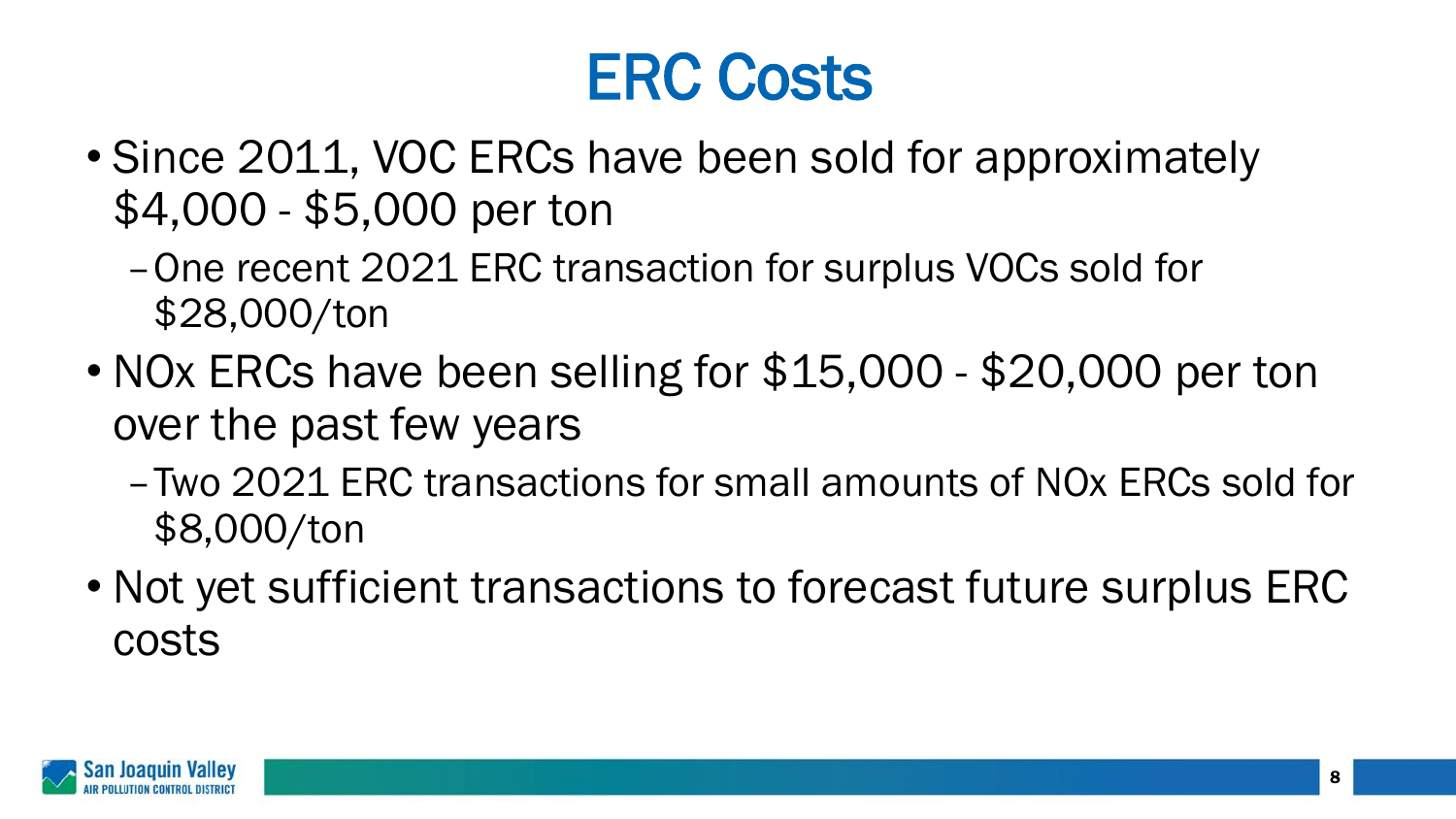# Offset Quantity Concepts Evaluated

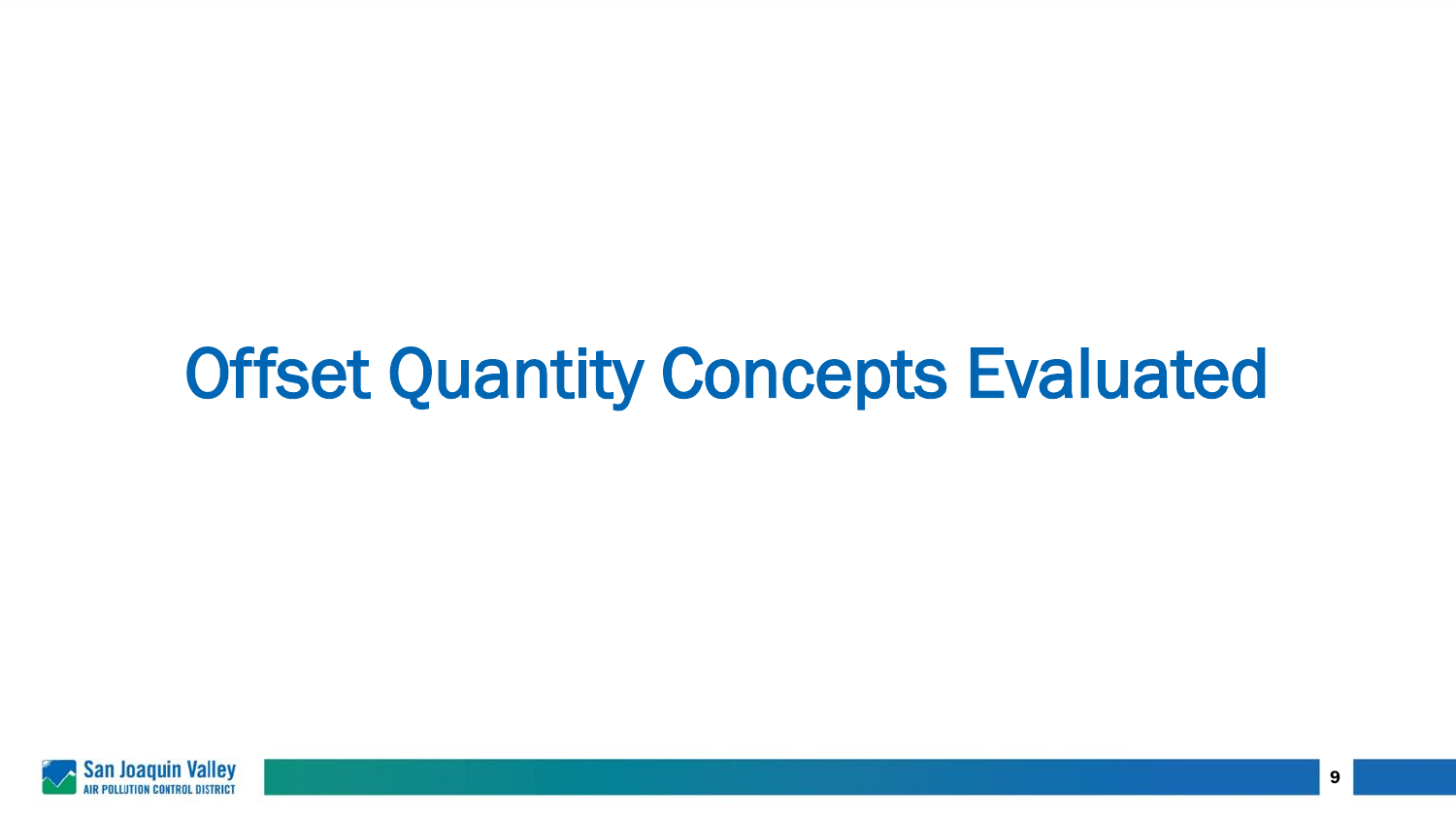### Offset Quantity Concepts Evaluated

- Options to reduce the quantity of federal offsets required or increase the quantity of offsets required under Rule 2201
	- –Increase the District Offset Ratios
		- From 1.5:1 to 2.0:1
	- –Decrease the Offset Threshold levels
		- From 10 tpy to 5 tpy
	- –Decrease the Federal Offset Ratio
		- From 1.5:1 to 1.2:1

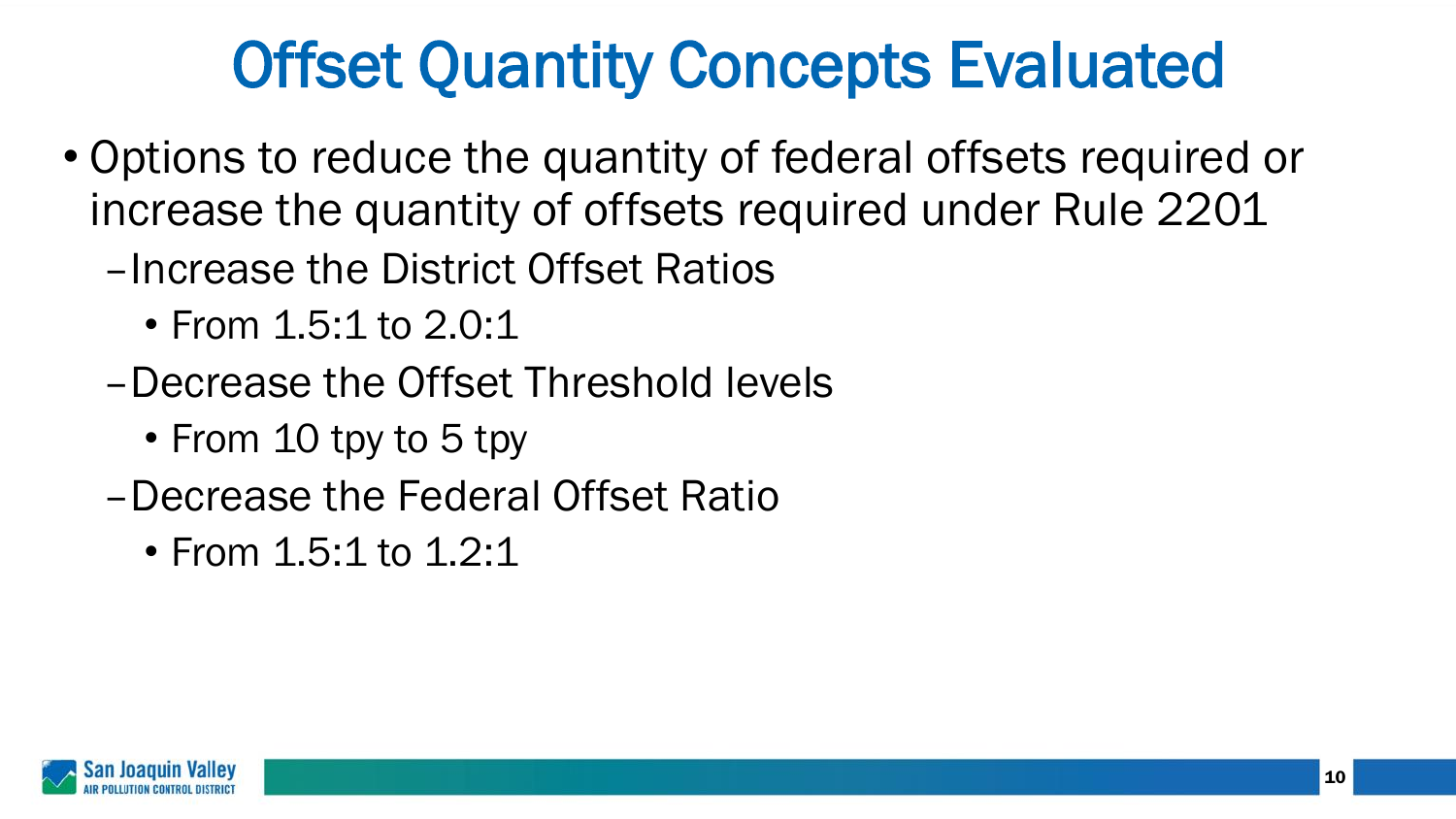### Option to Increase District Offset Ratio

- The quantity of offsets required for a project are calculated by determining the emissions increase exceeding the offset threshold (Rule 2201, Section 4.7) and then multiplying that value by an established offset ratio (Rule 2201, Section 4.8)
- Current offset ratios range from 1.0:1 to 1.5:1
- Evaluated the effects of increasing the offset ratio for NOx and VOC to 2.0:1

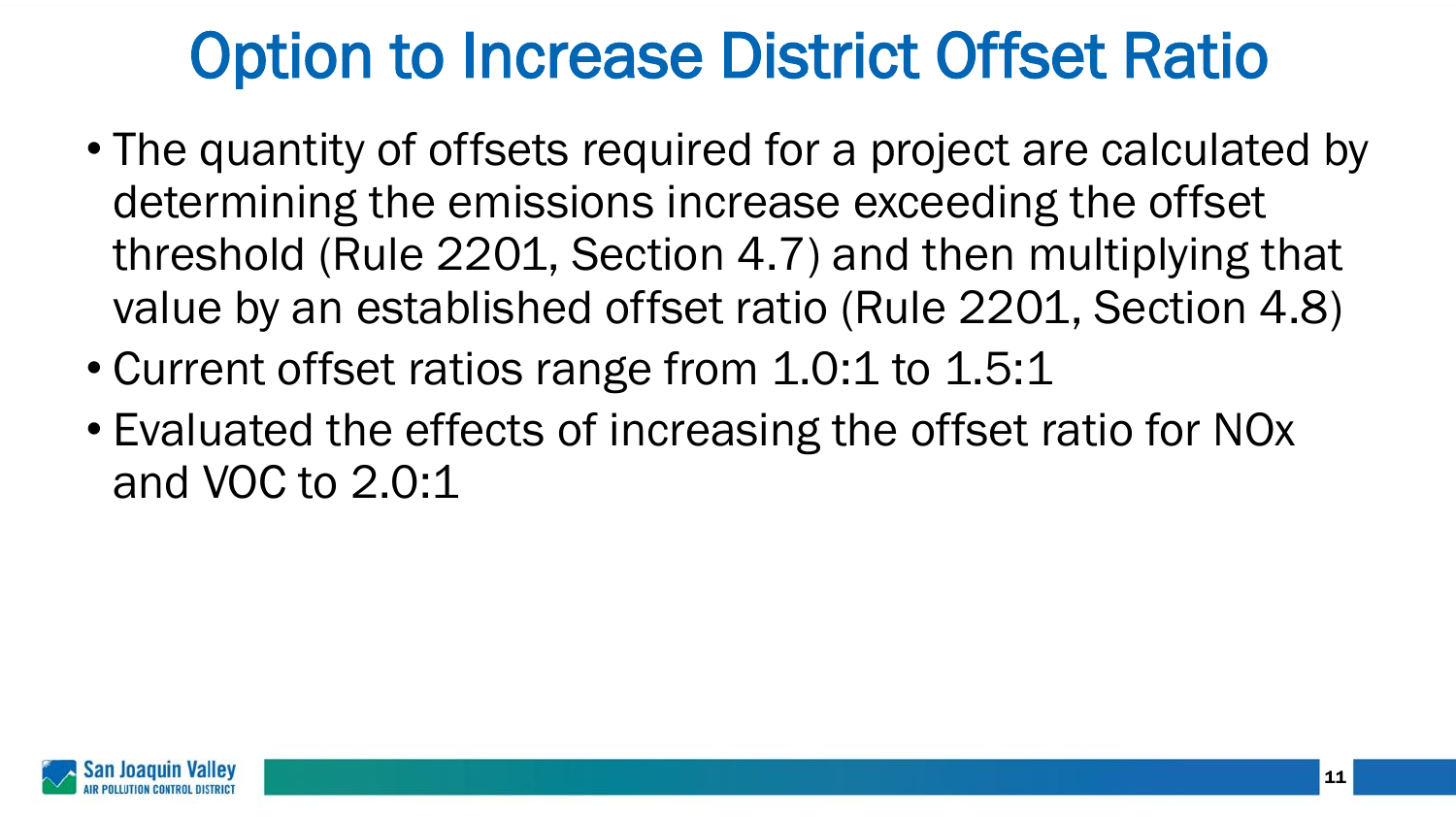## Option to Increase District Offset Ratio (cont'd)

- Actual quantity of NOx and VOC offsets required for ATC projects finalized from the previous 5 years (2015 – 2020) were determined by evaluating past ATC projects
- Quantity of offsets required using an offset ratio of 2.0:1 were calculated
- Additional offsets generated is equal to the difference in the offsets required with a 2.0:1 ratio compared to a 1.5:1 ratio

| <b>Tracking Year</b> | <b>Additional NOx Offsets</b><br><b>Generated (tpd)</b> | <b>Additional VOC Offsets</b><br><b>Generated (tpd)</b> |
|----------------------|---------------------------------------------------------|---------------------------------------------------------|
| 2015-2016            | 0.07                                                    | 0.11                                                    |
| 2016-2017            | 0.02                                                    | 0.06                                                    |
| 2017-2018            | 0.07                                                    | 0.06                                                    |
| 2018-2019            | 0.07                                                    | 0.04                                                    |
| 2019-2020            | 0.02                                                    | 0.03                                                    |
| Average (tpd)        | 0.05                                                    | 0.06                                                    |

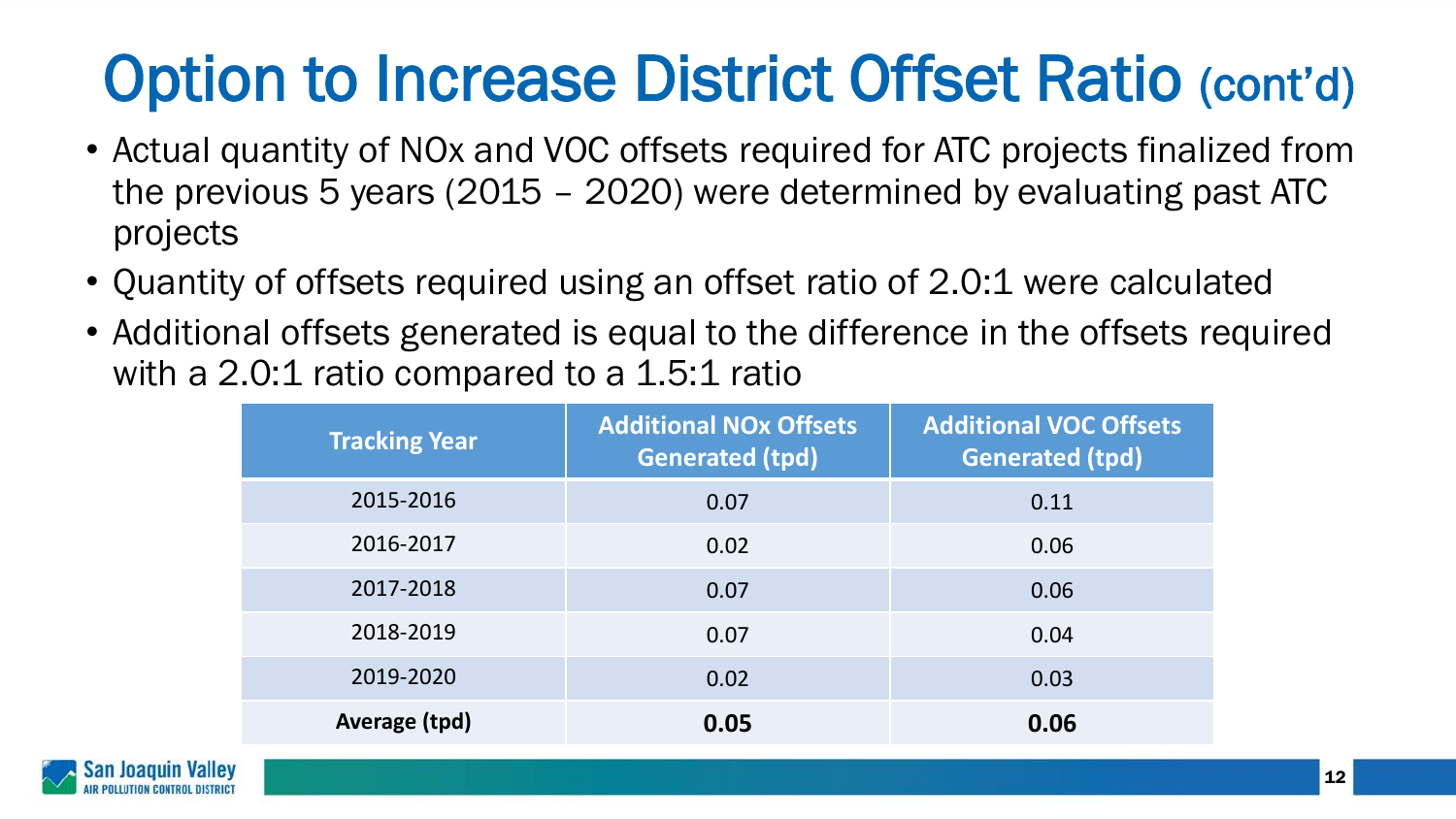## Option to Lower the Offset Threshold

- Offsets for NOx and VOC are triggered when the potential to emit for the facility exceeds established offset thresholds (Rule 2201, 4.5.3)
	- –NOx: 20,000 lb/year (10 tpy)
	- –VOC: 20,000 lb/year (10 tpy)
- Additional offsets would be generated by lowering offset thresholds for NOx and VOC from 10 tpy to 5 tpy
	- –Projects at additional facilities would require District offsets

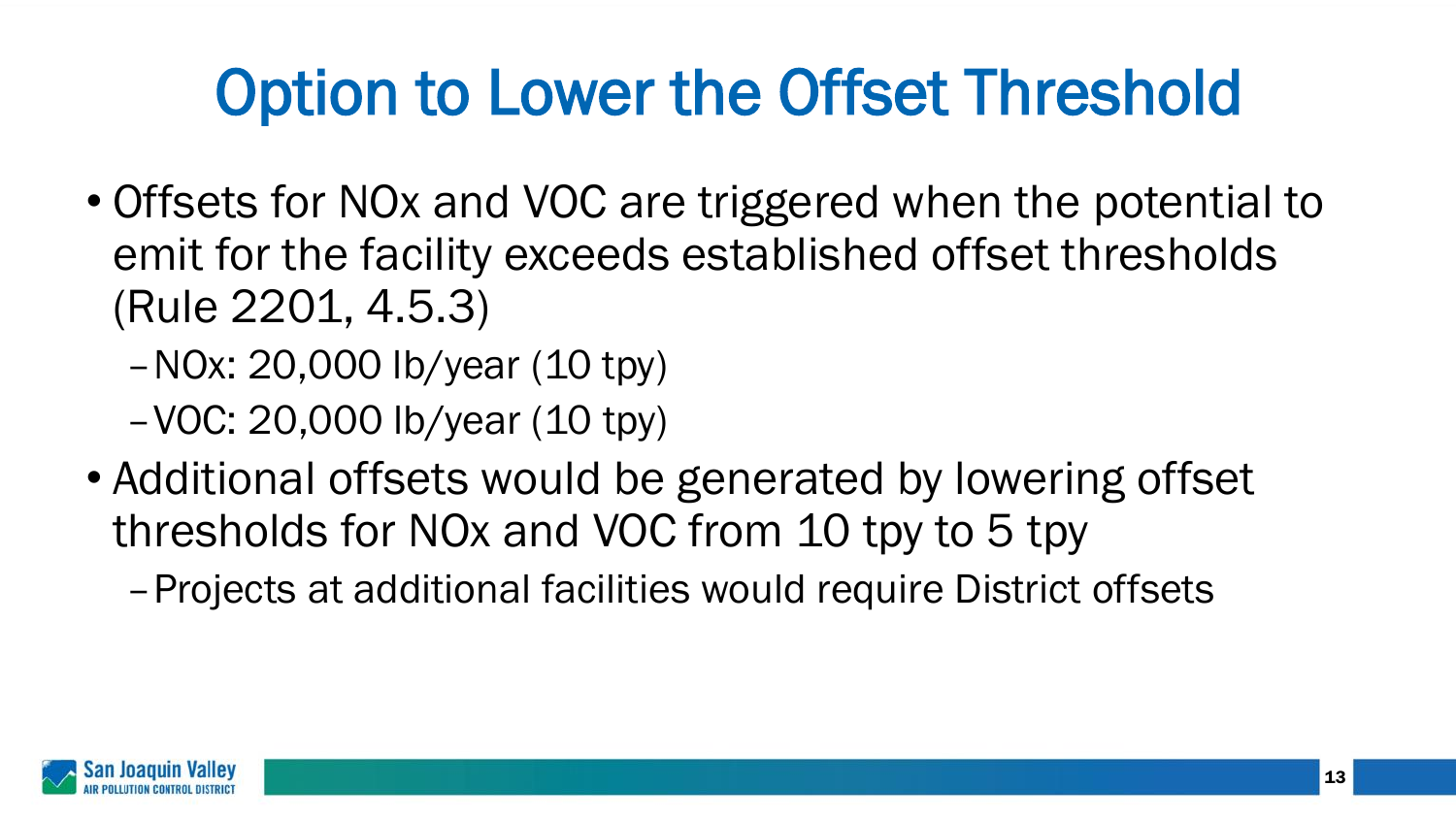#### Option to Lower the Offset Threshold (cont'd)

- Identified ATC projects with an increase in NOx or VOC emissions at facilities with a potential to emit between 5 and 10 tpy (2015 – 2020)
- Calculated the quantity of offsets that would have been required by these projects

| <b>Tracking Year</b> | <b>Additional NOx Offsets</b><br>Generated (tpd) | <b>Additional VOC Offsets</b><br><b>Generated (tpd)</b> |
|----------------------|--------------------------------------------------|---------------------------------------------------------|
| 2015-2016            | 0.06                                             | 0.18                                                    |
| 2016-2017            | 0.02                                             | 0.10                                                    |
| 2017-2018            | 0.09                                             | 0.04                                                    |
| 2018-2019            | 0.05                                             | 0.08                                                    |
| 2019-2020            | 0.04                                             | 0.01                                                    |
| Average (tpd)        | 0.05                                             | 0.08                                                    |

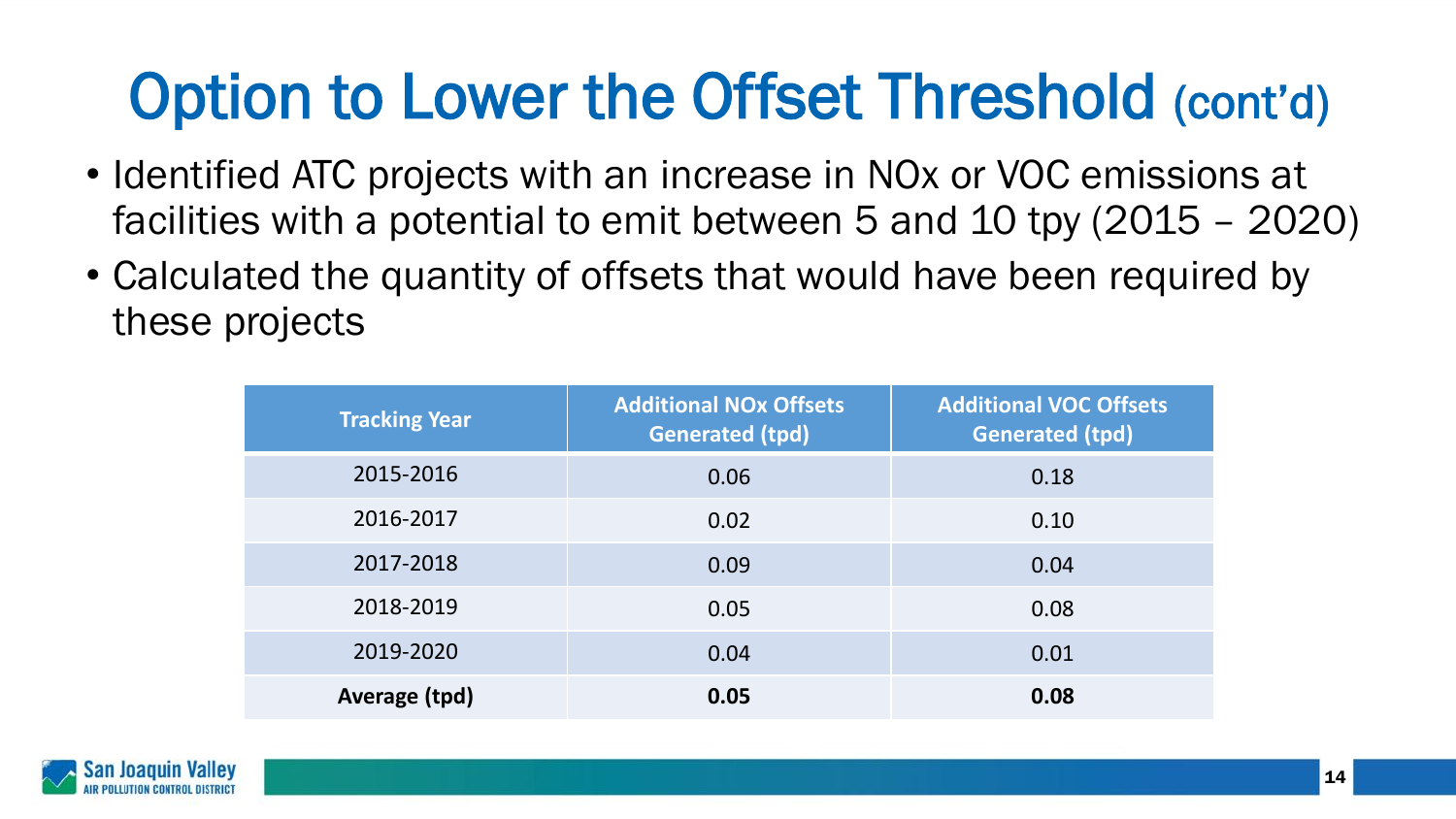### Option to Decrease the Federal Offset Ratio

- 40 CFR 51.165 states offset ratios in extreme nonattainment areas for ozone must be:
	- –At least 1.5:1 (except that that ratio may be 1.2:1 if all existing major sources are required to use federal BACT)
- Existing source federal BACT may be equivalent to BARCT level of control
	- –BARCT already required under state law for all permitted stationary sources in the Valley
- Any demonstration would need EPA approval
- A reduction in the federal offsets required from federal major modification and new major source projects could be achieved if the federal offset ratio for NOx and VOC was decreased to 1.2:1

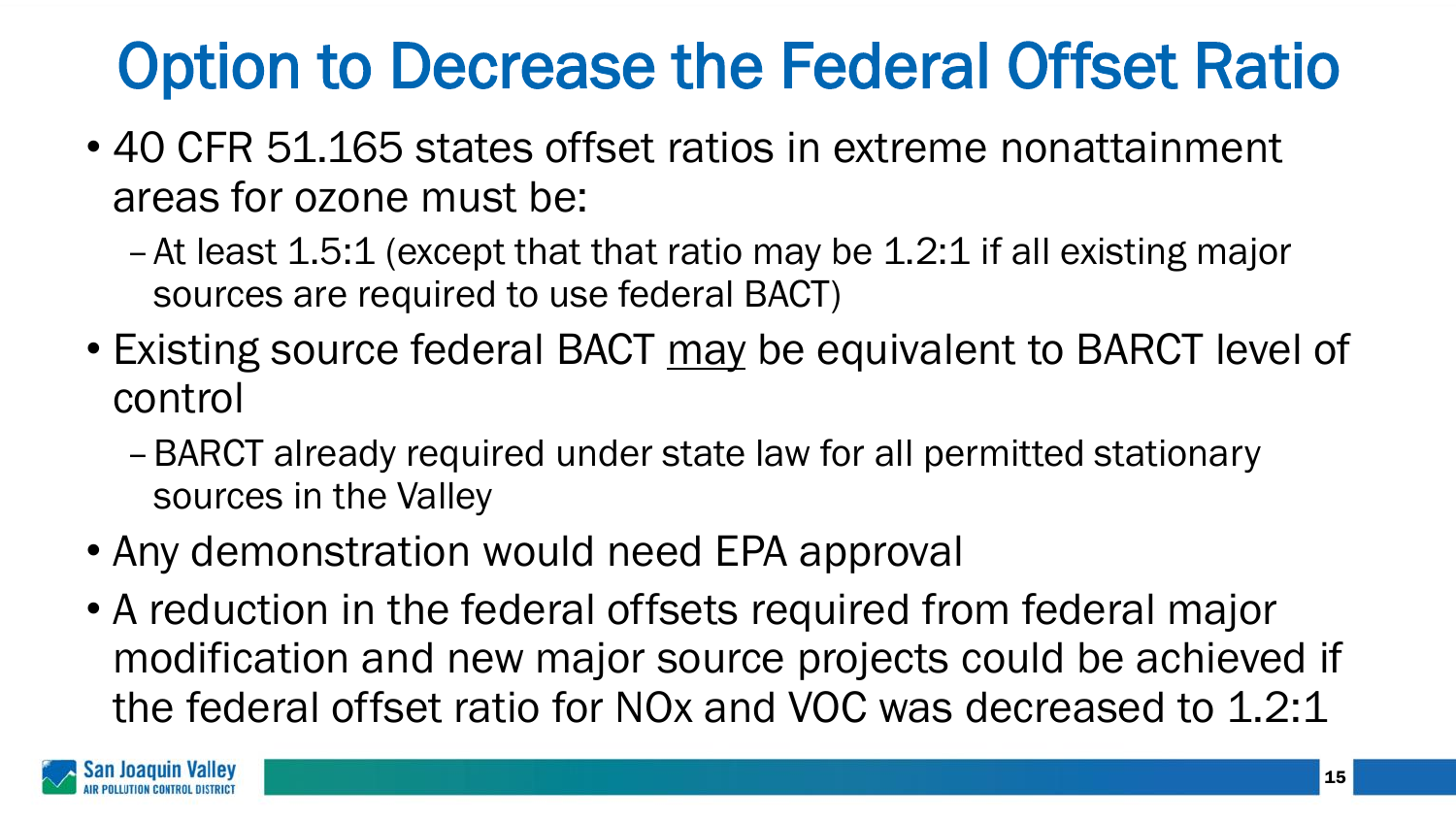## Option to Decrease Federal Offset Ratio (cont'd)

- Actual quantity of NOx and VOC federal offset quantities required for ATC projects finalized from the previous 5 years (2015 – 2020) were determined by evaluating past ATC projects.
- Federal offset obligation was calculated using a 1.2:1 ratio
- Reduction in federal offset obligation is equal to the difference in the federal offset obligation with a ratio of 1.5:1 and the obligation with a ratio of 1.2:1

| <b>Tracking Year</b> | <b>Reduction in Federal NOx</b><br><b>Offsets Required (tpd)</b> | <b>Reduction in Federal VOC</b><br><b>Offsets Required (tpd)</b> |
|----------------------|------------------------------------------------------------------|------------------------------------------------------------------|
| 2015-2016            | 0.13                                                             | 0.08                                                             |
| 2016-2017            | 0.03                                                             | 0.23                                                             |
| 2017-2018            | 0.07                                                             | 0.10                                                             |
| 2018-2019            | 0.04                                                             | 0.04                                                             |
| 2019-2020            | 0.01                                                             | 0.03                                                             |
| Average (tpd)        | 0.06                                                             | 0.10                                                             |

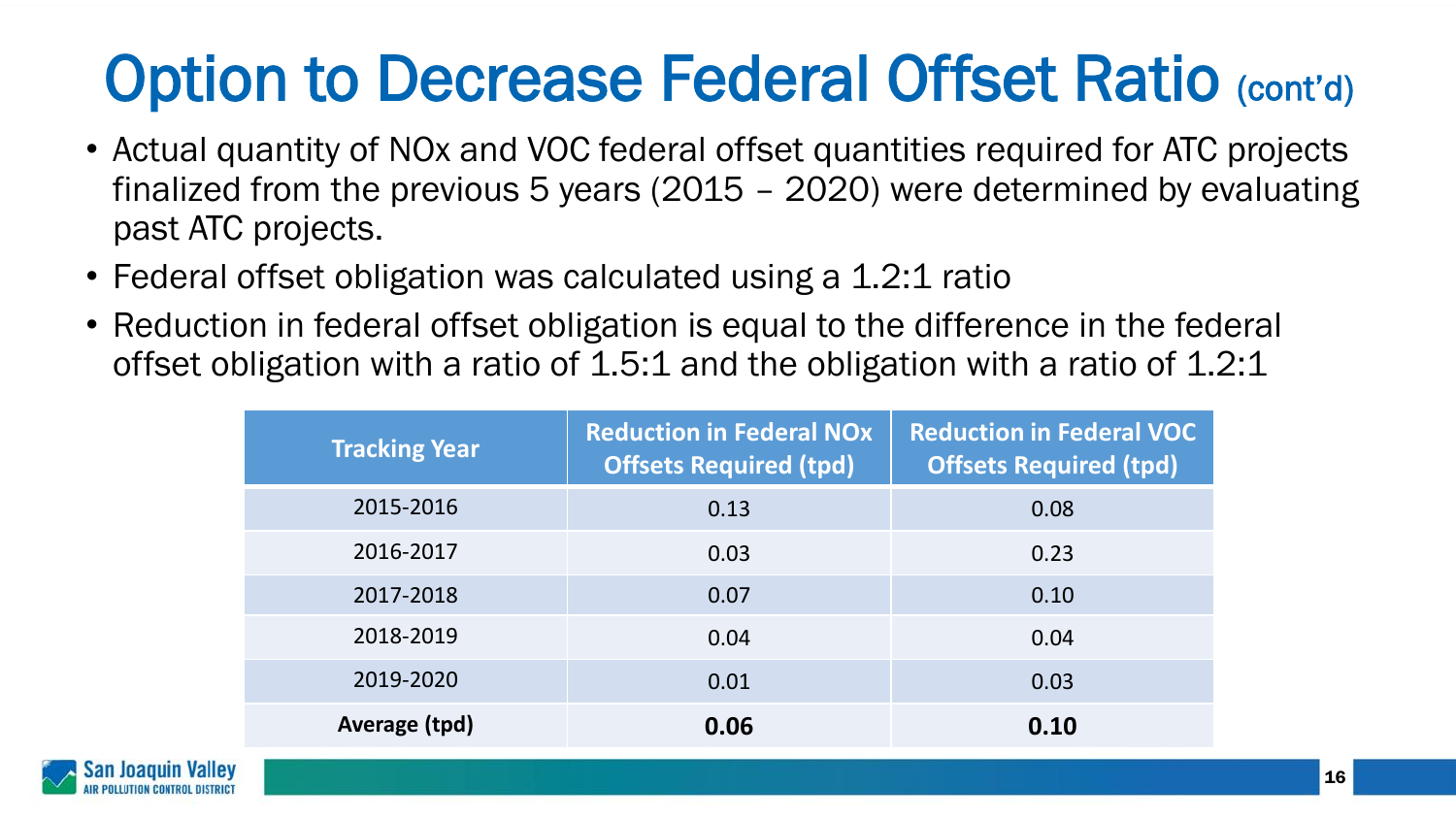### Initial Observations

- The evaluated potential changes are not likely to ensure yearto-year equivalency with the federal offsetting obligations
	- –Would have even less value in surplus value equivalency as only portion of additional credits required would be surplus
- Need to identify options to generate sufficient quantity of surplus credits to support federal offsetting needs
	- –Limited opportunities to generate additional ERCs through traditional means
	- –Need to look to non-traditional sources and methods
- Option to reduce the offsetting threshold would likely create hardship for minor sources (shift burden from major sources to minor sources)

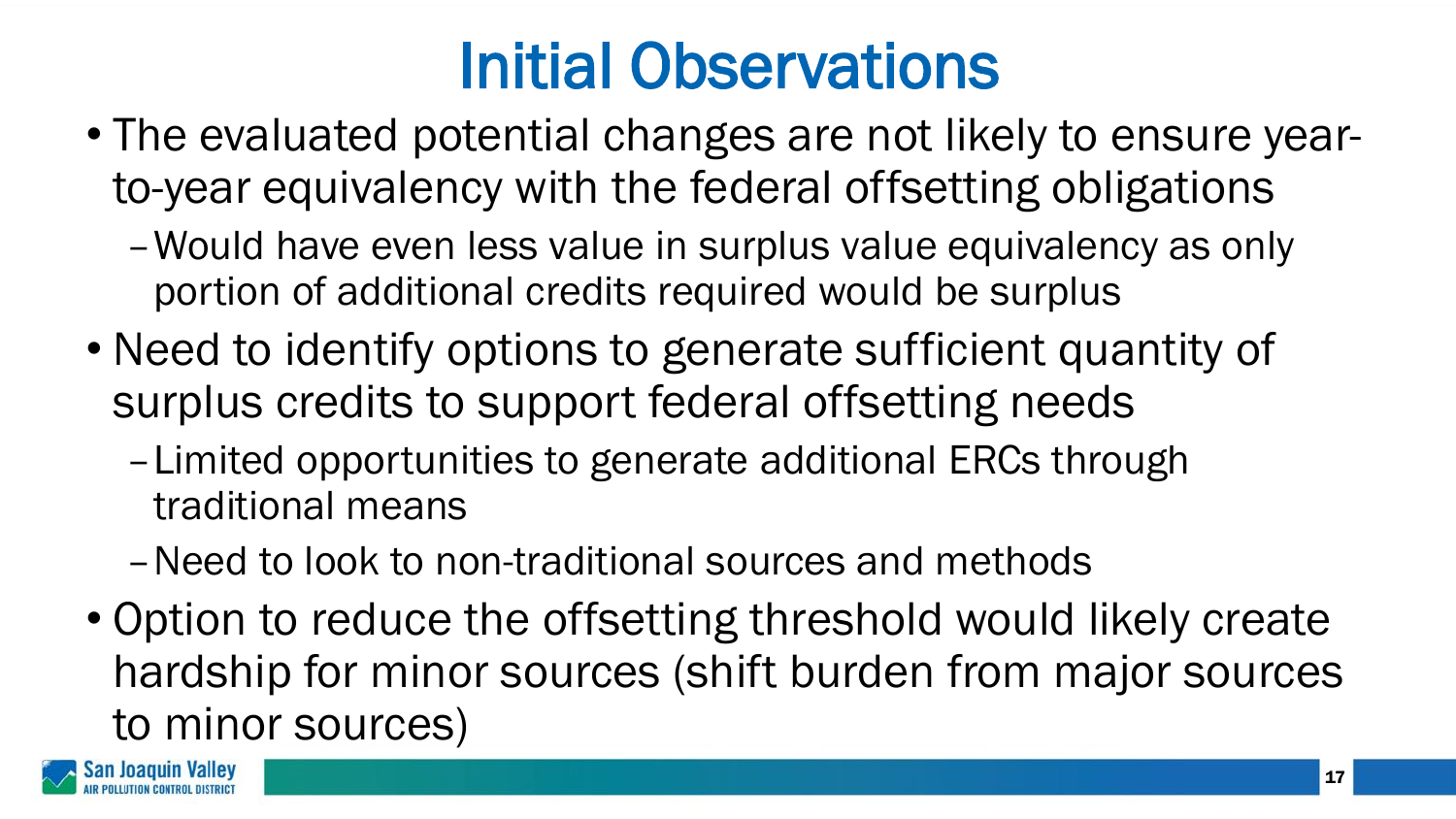#### Next Steps

- Looking for feedback on the concepts evaluated
- Seeking out additional concepts to generate surplus credits
- Continue to assess the pros/cons of concepts
- Continue to work with EPA/CARB in their review of the District's offset equivalency report